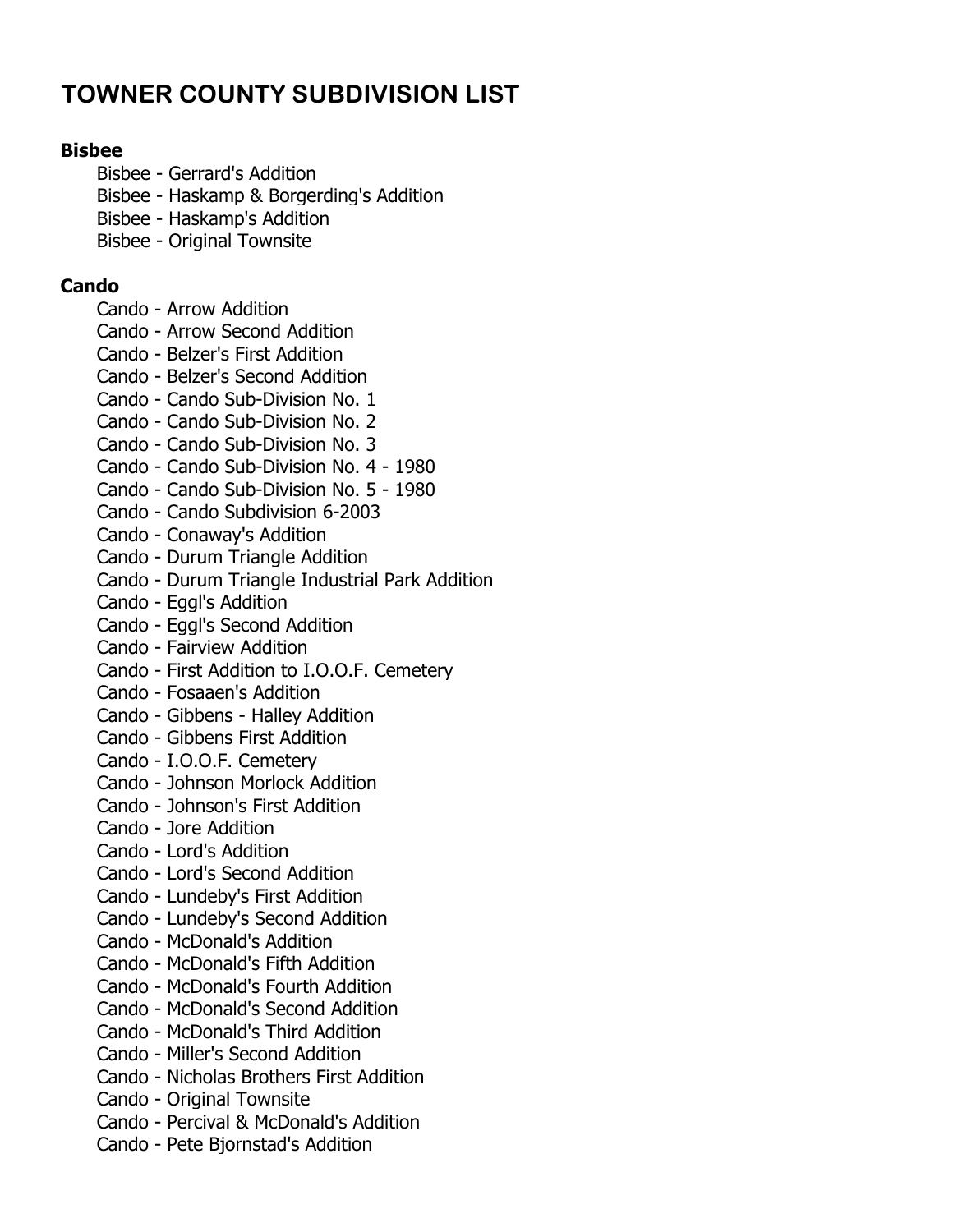- Cando Pete Bjornstad's Fourth Addition
- Cando Pete Bjornstad's Third Addition
- Cando Putnam's Addition
- Cando Ragsdale's Addition
- Cando Reynold's Addition
- Cando Richard C. Lord's Addition
- Cando Rieder Addition
- Cando Robert M. Lord's Addition
- Cando Sub-Division No. 1
- Cando Sub-Division No. 2
- Cando Sub-Division No. 3
- Cando Sub-Division No. 4 1980
- Cando Sub-Division No. 5 1980
- Cando Thom's Addition
- Cando Thom's Second Addition
- Cando Thom's Third Addition
- Cando Towner County Memorial Hospital 1st Addition
- Cando Towner County Memorial Hospitals Second Addition
- Cando Vine D. Lord's Addition

#### **Considine**

Considine - Considine

#### **Crocus**

Crocus - Crocus Townsite Crocus - VILLAGE OF CROCUS

# Egeland

- Egeland Auditor's Outlots
- Egeland Auditor's Outlots 1-27
- Egeland Connely's Addition
- Egeland Egeland Union Cemetery
- Egeland -Original Townsite

#### Elsberry

Elsberry - Original Townsite

#### Hansboro

Hansboro - Brown's Addition Hansboro - Original Townsite Hansboro - Outlots to Hansboro

#### Maza

Maza - School House Addition Maza - Town of Maza (Original Townsite)

#### Newville

Newville - Original Townsite